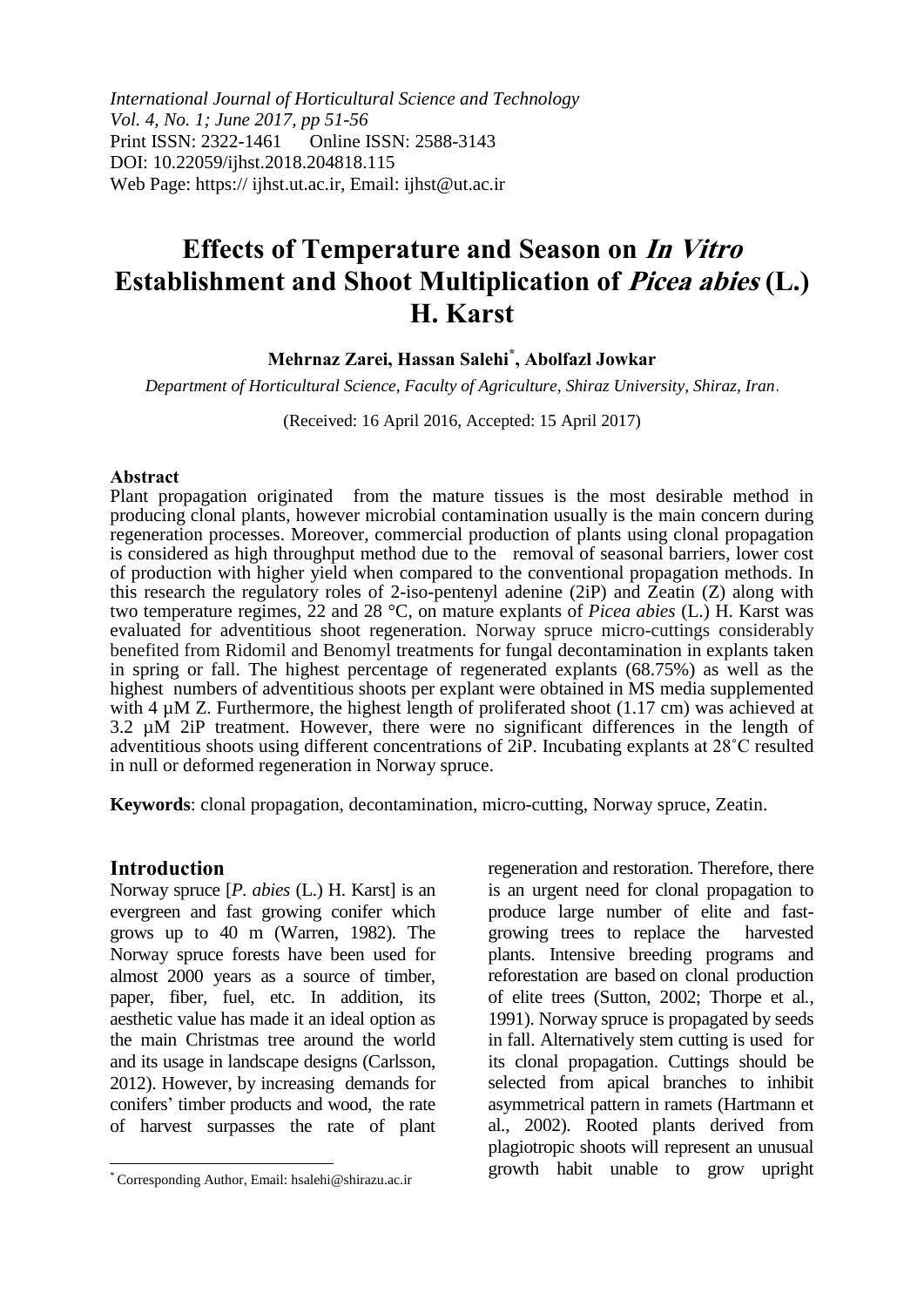[\(Hartmann and Kester, 2011\)](#page-5-3). Clonal propagation of mature Norway spruce by using of stem cuttings is negatively influenced by maternal age which result in a lower rooting percentage [\(Girouard, 1974\)](#page-5-4). Lack of propagules and low rate of growth are other disadvantages in cutting stem method [\(Libby, 1974;](#page-5-5) [Shelbourne and](#page-5-6)  [Thulin, 1974;](#page-5-6) [Sweet and Wells, 1974\)](#page-5-7). In recent years, plant tissue culture has been applied to accelerate the propagation of selected cultivars. Therefore plant tissue culture has become an indispensable method in forest tree breeding programs [\(Murashige,](#page-5-8)  [1974;](#page-5-8) [Von Arnold and Eriksson, 1979\)](#page-5-9).

Using of immature tissue of embryo, cotyledons and seedlings in *Pinus radiata* to regenerate adventitious root, shoot and buds has been reported frequently [\(Stange et al.,](#page-5-10)  [1999\)](#page-5-10). Successful *in vitro* propagation of *P. abies* has been reported via somatic embryogenesis from germinating seeds (Hakman et al*.,* 1985; Verhagen and Wann, 1989). However, adventitious shoot propagation of aerial parts (shoots) of Norway spruce as an explant source has not been reported so far. This can imply that proper offsprings by seeds and embryos tissue culture will not be reproducible. The objectives of the current research are i) thet establishment of an effective decontamination procedure in tissue culture of mature shoots of *P. abies* and ii) investigation the effectiveness of cytokinin in shoot proliferation of the explant source.

## **Materials and Methods**

## **Plant materials and surface sterilization**

Ten to fifteen years old *P. abies* (L.) H. Karst grown at School of Agriculture, Shiraz University, Shiraz, Iran  $(52^{\degree}28$ -E and  $29^{\degree}45$ -N, 1810 m.a.s.l.) were chosen as a source of explants for this study. Micro-cuttings (2-4 cm) were selected from new apical shoots (upper half) of branches grown at spring and fall. To reduce the contamination, the explants were kept under running tap water for 2 h before transferring to the antifungal solutions on a shaker set at 150 rpm for up to

6 h. The concentrations of antifungal solutions were 0, 4, 8 and 16  $g L<sup>-1</sup>$  of Ridomil (Bahavar Shimi Company, Iran) and Benomyl (Agro & Chemie, Hungary). The explants were transferred to laminar flow Cabinet and submerged into 70% ethanol for 60 s and rinsed quickly with sterilized distilled water. These explants were treated with 0, 5, 10 and 15% Clorox (5.25 % sodium hypochlorite) solution containing 0.1% Tween-20 for 5, 10 and 15 min and rinsed six times with sterilized distilled water. Explants were finally transferred to potato dextrose agar (PDA) media (300 gr potato, 30 gr dextrose and 8 g agar).

## **Proliferation treatments**

In one experiment, 2iP (0, 0.1, 0.2, 0.4, 0.8, 1.6, 3.2, 6.4, and 12.8 µM) and Zeatin (0, 2, 4 and 8  $\mu$ M) along with 1 g L<sup>-1</sup> MES (2-(N-morpholino) ethanesulfonic acid) in MS media were used to evaluate explants proliferation rate. The pH of the media was adjusted to 5.8 by 0.1 N HCl and 0.1 N NaOH before autoclaving for 15 min at 121 °C and 103 kPa. Zeatin was added to the MS media after autoclaving when the media temperature reached to 55 ˚C. In another experiment, shoot induction was investigated at 22 and 28 ˚C. After 3 weeks, explants were transferred to MS media without plant growth regulators. Cultures were kept under cool-white fluorescent light  $(30 \text{ µmol m}^{-2} \text{ s}^{-1})$  with 16hour photoperiod. Each experiment was carried out as a completely randomized design with 4 replications and 5 explants in each replication. Zeatin, 2iP and MES used in this study were purchased from Sigma-Aldrich (St. Louis, Missouri, U.S.A.).

## **Data recording and statistical analysis**

Decontamination rate was recorded after 2 weeks and further proliferation percentages, number of proliferated shoots and mean length of shoots were measured after 6 weeks. The statistical analysis was done using SAS (9.0 version) statistical software and means were compared with LSD test (*p*≤0.01).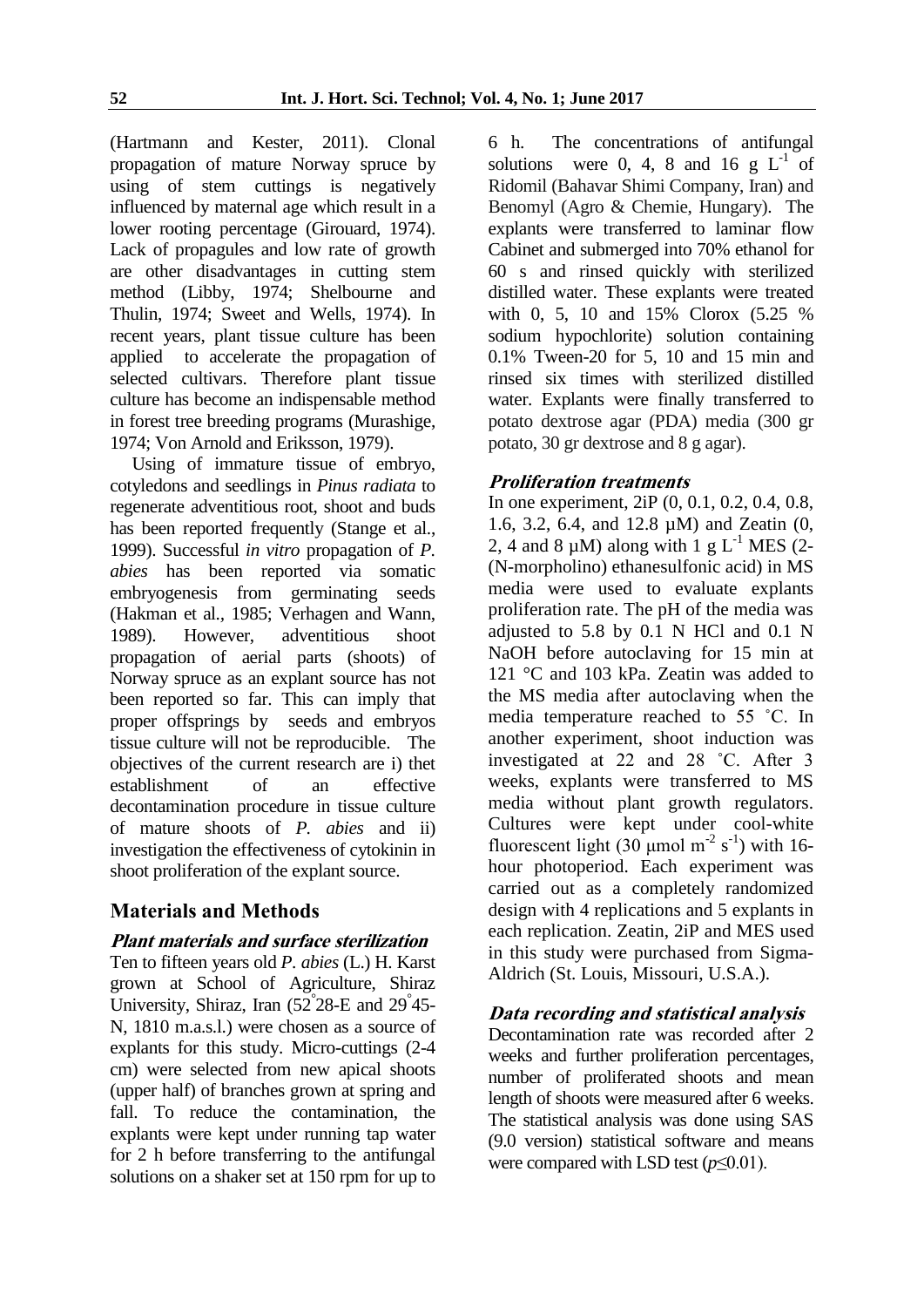## **Results and discussion**

#### **Surface sterilization**

Significant differences were not observed in the spring micro-cuttings between  $8 \text{ g L}$ 1 of Ridomil and Benomyl (87.50%) and  $16$  g  $L^{-1}$  of Ridomil and Benomyl (93.75%). However, 16 g  $L^{-1}$  of Ridomil and Benomyl was the most effective treatment in removing the fungal contamination (81.25%) in micro-cuttings collected in fall (Table 1).

Table 2 shows that 10% Clorox for 10 min resulted in highest rate of contamination control (80 and 75% at spring and fall, respectively) without having negative effect on explants' quality. Although the longer time and higher concentration of treatments lead to higher reduction in contamination, the explants were severally damaged and became necrotic.

Unexpected internal and external microbial contamination is the main concern for micropropagation of perennial woody plants. Type and concentration of antimicrobial agents as well as their exposure time on explants play important role in explant contamination. It has been frequently shown that antimicrobial agents are incapable of removing contaminations and potentially result in unexpected tissue damages. Therefore, it is important to determine a proper concentration of biocidal agents based on the tissue type, age and condition. Notably some antimicrobial agents like  $Hg_2Cl_2$  are highly effective, their toxicity and environmental hazards has made them redundant [\(Chawla,](#page-5-11)  [2000;](#page-5-11) [Hartmann and Kester, 2011\)](#page-5-3).

The small scale-like and compact spirally arranged leaves of Norway spruce explants can harbor high fungal and bacterial contaminants. Our results show that Norway spruce tissues are susceptible to surface sterilization, therefore applying proper antifungal agents like Ridomil and Benomyl at appropriate concentration play pivotal role in microbial decontamination of this plant.

Antifungal agents by the concentration of 8 g L<sup>-1</sup> effectively reduced contamination in those explants harvested in spring. This could be because of the fact that the Norway spruce leaves were not completely mature at spring therefore the populations of microorganisms on the plants were lower. However, for the explants that were collected in fall, 16 g  $L^{-1}$  of antifungal agent was effective possibly because the fall explants were fully matured and contained higher number of microorganisms. In second round of surface sterilization in Laminar Flow Cabinet, 15% Clorox for 10 and 15 min were effective treatments. However, at this concentration of Clorox and these durations tissue damage was observed. The 10% concentration of Clorox for 10 min was the most effective treatment in controlling the contaminant without adversely affecting the quality of the explants.

## **Proliferation**

Murashige and Skoog (MS) media (1962) supplemented with 1.6  $\mu$ M 2iP resulted in 68.75% proliferation rate at 22 ˚C which is significantly higher than the other treatments (Table 3 and Fig. 1). The aforementioned concentration of 2iP resulted in the highest number of adventitious shoots on the micro-cuttings. The proliferation rate of explants declined as the concentration of 2iP raised above 6.4 µM. Furthermore, at high concentration of  $2iP$  (6.4 and 12.8  $\mu$ M) the induced shoots showed necrotic spots. Significant differences were not observed between induced adventitious shoots length at different concentrations of 2iP (Table 3).

Explants grown on MS media supplemented with 4  $\mu$ M Zeatin at 22 °C had the highest rate of proliferation, shoot length and shoot number (Table 4). Generally, explants grown at 28 ˚C did not properly proliferate at any concentrations of PGRs used and when they got proliferate the resultant shoots were malformed.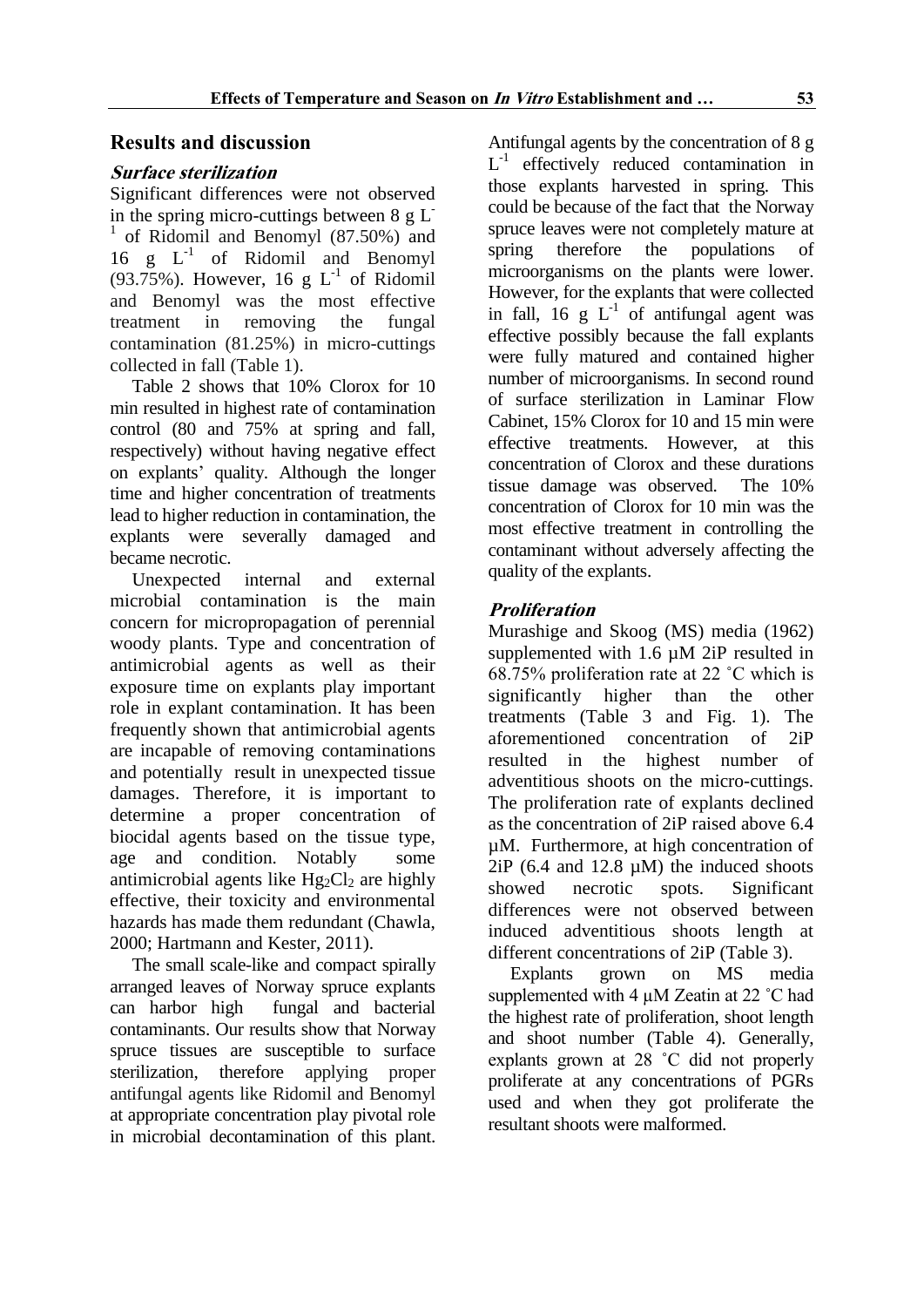| Fungal decontamination $(\% )$ |                       |  |
|--------------------------------|-----------------------|--|
| <b>Spring</b>                  | Fall                  |  |
|                                | ∩                     |  |
| $40.62^{\circ}$                | $18.75^{\circ}$       |  |
| $87.50^{\circ}$                | $43.75^{b}$           |  |
| $93.75^{\text{a}}$             | $81.25^{\rm a}$       |  |
|                                | $\Omega$ <sup>1</sup> |  |

**Table 1. Effect of Benomyl and Ridomil on** *P. abies* **(L.) H. Karst trees explants collected in spring and fall.**

†Means with the same letters are not significantly different at *p* ≤ 0.01 by LSD test.

**Table 2. The effects of time and concentration of Clorox treatments on fungal decontamination of** *P. abies'* **explants.**

|                                              |                               | <b>Spring</b>                |                                                           | Fall                         |                                                        |
|----------------------------------------------|-------------------------------|------------------------------|-----------------------------------------------------------|------------------------------|--------------------------------------------------------|
| <b>Clorox</b><br><b>Concentration</b><br>(%) | Time of<br>treatment<br>(min) | <b>Necrotic spots</b><br>(%) | <b>Inhibition</b> of<br>fungal<br>contamination<br>$(\%)$ | <b>Necrotic spots</b><br>(%) | <b>Inhibition</b> of<br>fungal<br>contamination<br>(%) |
|                                              |                               | ∩e'                          | $\Omega$ <sup>a</sup>                                     | ∩₫                           | $0^a$                                                  |
|                                              |                               |                              | $\bigcap^a$                                               |                              | $0^{\rm a}$                                            |
|                                              | 10                            |                              | $\bigcap$ a                                               |                              | $0^a$                                                  |
|                                              | 15                            | nе                           | $\epsilon$ a                                              |                              | $0^a$                                                  |
| 10                                           |                               |                              | 40 <sup>b</sup>                                           |                              | $20^{6}$                                               |
| 10                                           | 10                            | ∩°                           | 80 <sup>c</sup>                                           | $0^{\circ}$                  | $75^{\circ}$                                           |
| 10                                           | 15                            | $20^{\circ}$                 | 90 <sup>d</sup>                                           | 10 <sup>dc</sup>             | $85^{\rm d}$                                           |
| 15                                           |                               | $30^{\circ}$                 | $55^{\circ}$                                              | $15^{\circ}$                 | $55^{\circ}$                                           |
| 15                                           | 10                            | $65^{\rm b}$                 | 90 <sup>d</sup>                                           | 50 <sup>b</sup>              | 80 <sup>d</sup>                                        |
| 15                                           | 15                            | 90 <sup>a</sup>              | 100 <sup>d</sup>                                          | 70 <sup>a</sup>              | $90^{\circ}$                                           |

† In each column means with the same letters are not significantly different at *p* ≤ 0.01 by LSD test.

**Table 3. Regulatory role of 2iP on mean length and number of shoots per explant and proliferation rate of**  *P. abies* **micro-cuttings.**

| $2iP(\mu M)$ | <b>Proliferated explants</b><br>$(\%)$ | Shoot length (cm) | <b>Number of shoots</b><br>per explant |
|--------------|----------------------------------------|-------------------|----------------------------------------|
|              | ∩ <sup>d†</sup>                        | $0^{\circ}$       |                                        |
| 0.2          | $25^{bc}$                              | $0.84^{\text{a}}$ | $1^{\rm c}$                            |
| 0.4          | $12.5^{\text{dc}}$                     | 0.7 <sup>a</sup>  | $0.5^{\text{dc}}$                      |
| 0.8          | $37.5^{b}$                             | 0.81 <sup>a</sup> | $1.25^{bc}$                            |
| 1.6          | 68.75 <sup>a</sup>                     | $0.68^{ab}$       | 3.25 <sup>a</sup>                      |
| 3.2          | $27.68^{bc}$                           | 1.17 <sup>a</sup> | 0.97 <sup>c</sup>                      |
| 6.4          | $25^{bc}$                              | $0.93^{\text{a}}$ | $2^{\rm b}$                            |
| 12.8         | $12.5^{\rm dc}$                        | $0.2^{bc}$        | 0.75 <sup>cd</sup>                     |

<sup>†</sup> In each column means with the same letters are not significantly different at  $p \le 0.01$ , according to LSD test.

**Table 4. Regulatory role of Zeatin on mean length and number of shoots per explant and proliferation rate of** *P. abies* **micro-cuttings.**

| Zeatin $(\mu M)$ | <b>Proliferated explants</b><br>$\mathcal{O}_0$ | Shoot length (cm) | <b>Number of shoots</b><br>per explant |
|------------------|-------------------------------------------------|-------------------|----------------------------------------|
|                  |                                                 |                   |                                        |
|                  |                                                 |                   |                                        |
|                  | $68.75^{\circ}$                                 | $0.26^{\rm a}$    | 6.25 <sup>a</sup>                      |
|                  | $12 \,$ s <sup>b</sup>                          | ∩ 1 <sup>b</sup>  | 0.5 <sup>b</sup>                       |

<sup>†</sup> In each column means with the same letters are not significantly different at  $p \le 0.01$ , according to LSD test.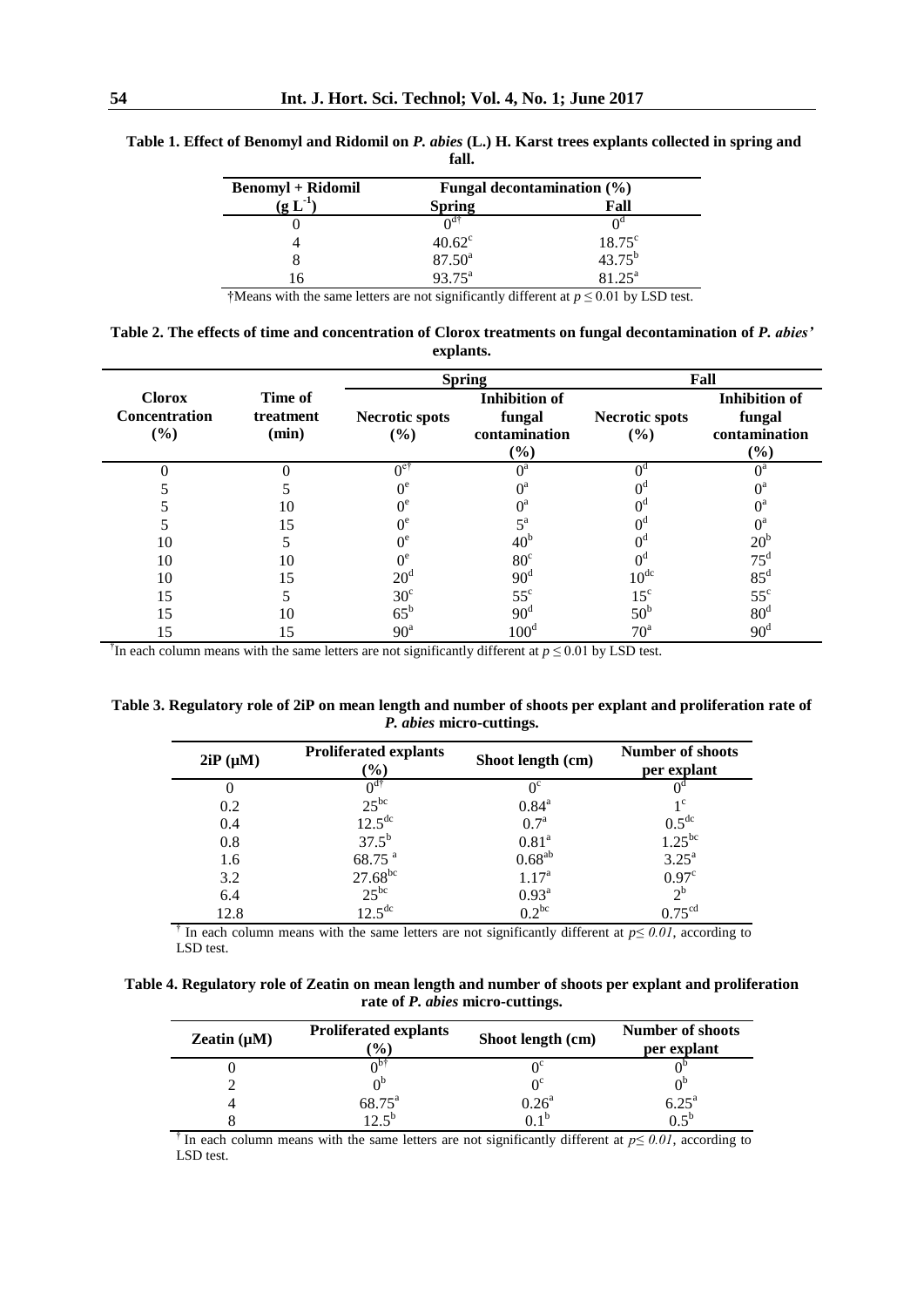

**Fig. 1. Shoot proliferation of** *P. abies* **micro-cuttings in MS media. Control (A), supplemented with Zeatin (B) and with 2iP (C).**

In a report on *P. abies* (L.) H. Karst, shoots-derived embryos showed malformation however the main reason of this phenomenon is still unknown. It is assumed that most probably the high relative humidity of *in vitro* culture caused cuticle damage to the regenerated shoots [\(Von Arnold, 1982\)](#page-5-12). Reliable progresses have been done by previous studies on adventitious shoots induction from hypocotyl, embryo and needle-like leaves at temperature around 20 ˚C [\(Von Arnold,](#page-5-12)  [1982;](#page-5-12) [Von Arnold and Eriksson, 1979\)](#page-5-9). In contrast to 20 ˚C, 28 ˚C resulted in a higher proliferation rate in *Cedrus libani* and *C. atlantica* [\(Piola and Rohr, 1996\)](#page-5-13).

In a previous research, adventitious shoot induction in Norway spruce explants positively responded to Zeatin and kinetin compared to 2iP treatment [\(Von Arnold,](#page-5-12)  [1982\)](#page-5-12). However in contrast to the report of von Arnold (1982), we observed 2iP as an effective cytokinin in our system. Variation between explant sources in different origins of two experiments is most likely the reason for different responses. Moreover, in consistent with other researches on conifers' micropropagation, using sole cytokinins is enough for adventitious shoot induction [\(Gómez and](#page-5-14)  [Segura, 1995\)](#page-5-14). Our results suggest that transferring of the detached proliferated

shoots to half strength MS medium without plant growth regulators induce stem elongation. Full strength MS media and/or in combination with auxin and cytokinin, can cause unfavorable callus induction at the proximal end of micro-cuttings [\(Von](#page-5-9)  [Arnold and Eriksson, 1979\)](#page-5-9).

Our research provides an alternative method for clonal multiplication of mature trees of *P. abies* (L.) H. Karst. The explants proliferate higher and faster than the other seed based conventional propagation methods. The current protocol developed in this research shortened the production time to 4-5 months, compared to 7 months of conventional method of propagation implying that that reforestation program is capable of the producing of the elite trees in shorter time. In addition, we established an effective decontamination method for Norway spruce at spring and fall, because mature vegetative tissues' contaminations restrict the aseptic *in vitro* establishment of this coniferous plant.

Research on adventitious shoots and their rooting competency as well as use of regenerated shoots as a main explants' source would be of great interest and importance for future research on this valuable coniferous species.